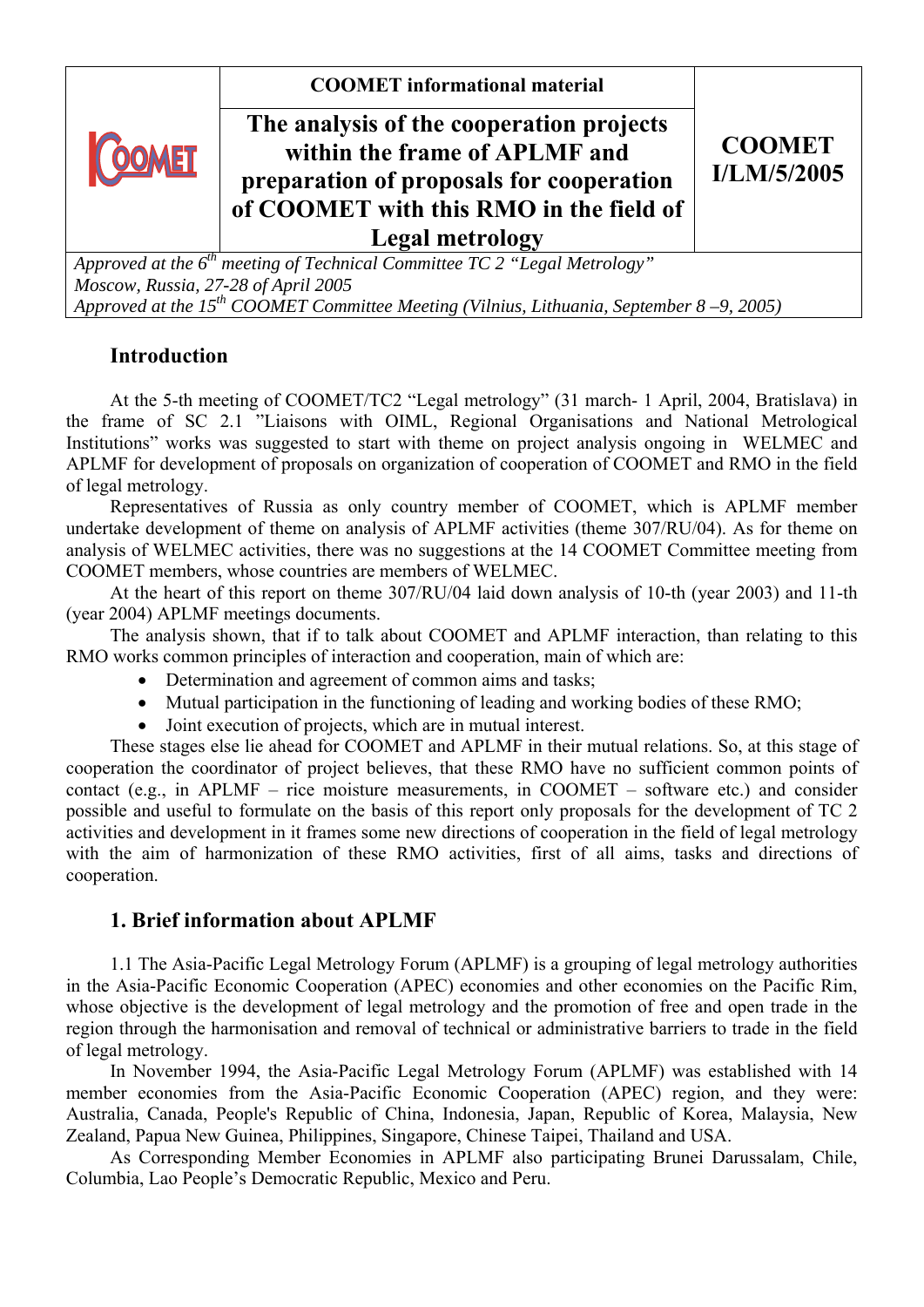As one of the regional organizations working in close liaison with the OIML, the APLMF promotes communication and interaction among the legal metrology organizations and seeks harmonization of legal metrology in the Asia-Pacific region.

1.2 The members intend to collaborate in APLMF to promote the coordination and integrity of legal metrology activities and services in order to achieve greater harmony of measurement and testing within the Asia-Pacific Region and build mutual confidence in measurement between Members.

Specific objectives are:

- To identify and promote the removal of technical or administrative barriers to trade in the field of legal metrology.
- To develop and maintain mutual confidence in measurement (metrological control) among legal metrology authorities in the Asia-Pacific region.
- To provide a forum for exchange of information among legal metrology authorities.
- To promote mutual recognition arrangements among Members and with other regional groups and individual economies.
- To cooperate with the International Organization of Legal Metrology (OIML) and promote the use and acceptance of OIML International Recommendations and other publications and the OIML Certification System.
- To collaborate with other regional bodies in the field of legal metrology.
- To coordinate regional training courses in legal metrology and facilitate exchange of staff personnel among authorities.
- To facilitate the provision of cooperation and assistance in the development of the legal metrology infrastructure of members.

# **2. Organizational issues of APLMF cooperation**

The highest control body of APLMF it's a Forum meeting of this RMO. The Forum shall meet to review and discuss its aims and specific tasks. The Forum shall decide its rules of procedure. The Forum may decide to establish membership fees and approve fees for participation in Forum meetings, workshops and seminars. The Forum will also seek assistance from funding agencies for specific projects.

The Forum shall elect the President from among its Delegates for a period of two years. The President shall normally provide the necessary secretariat assistance to support the Forum.

The main tasks of the President:

- The President shall seek appropriate funding to assist Members to attend meetings, conferences and workshops when necessary.
- The President shall maintain links between APLMF and other Regional bodies involved in measurement standards, pattern approval, testing and conformance, and other regional metrological bodies.
- The President shall represent APLMF as appropriate, at Asia-Pacific Economic Cooperation (APEC) fora and inform Members of relevant APEC initiatives and recommendations.
- The President shall facilitate the publication of the APLMF Newsletter and other publications.
- The President shall ensure that the APLMF Directory of Legal Metrology is regularly updated, and all Members shall make every effort to assist in the compilation of this Directory and keeping the information up-to-date.

Executive Committee of APLMF shall be responsible for implementing the delegated objectives of the Forum. The responsibilities of the Executive Committee are to:

- implement and manage the decisions of the Forum between the meetings of the Forum and provide financial oversight;
- facilitate cooperation of the Forum with other regional and international organisations for the development and promotion of legal metrology;
- ensure proper coordination among working groups of the Forum;
- draft proposals for consideration by the Forum;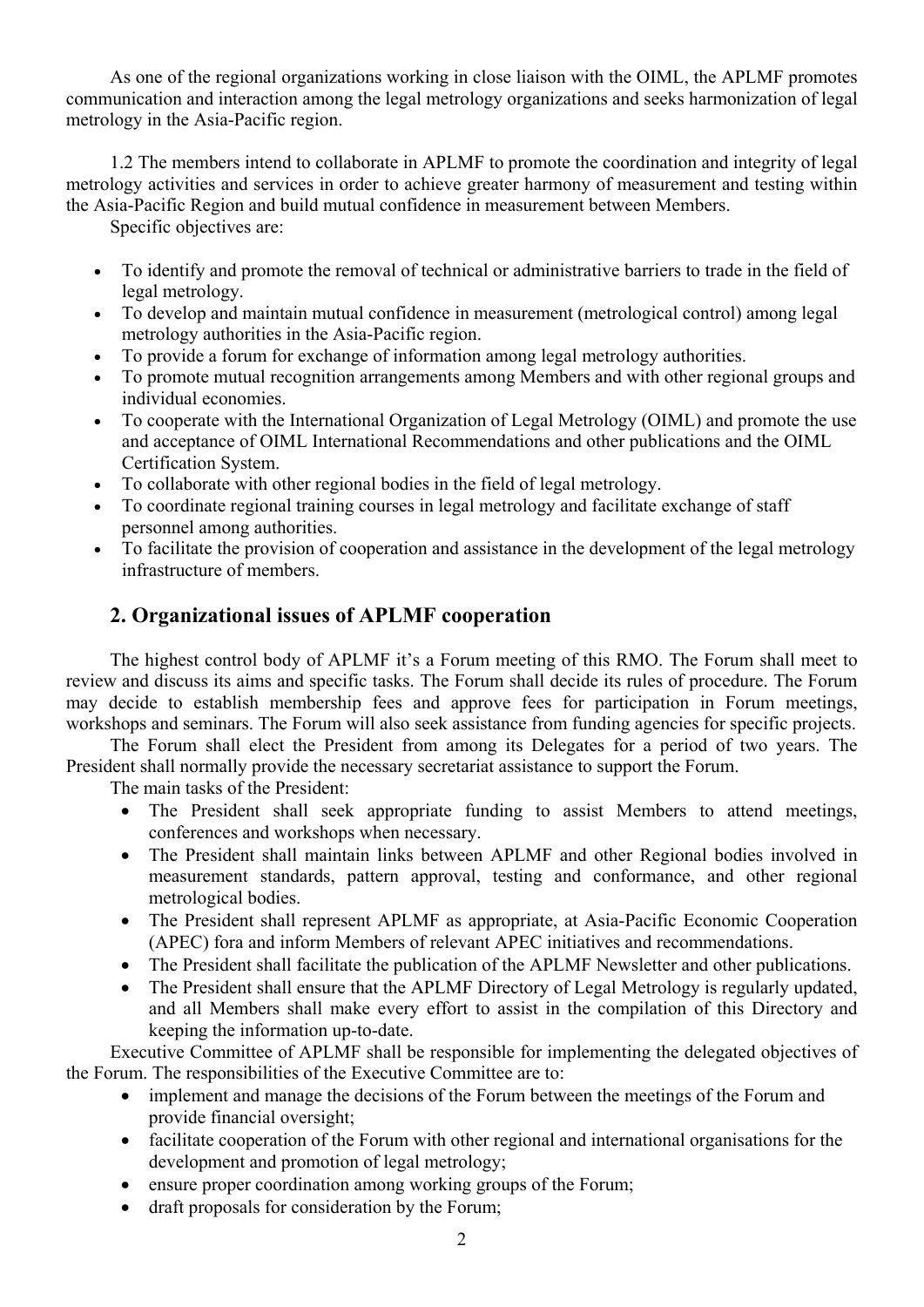• receive and discuss working group reports and prepare proposals for the Forum meeting based on these reports;

The APLMF may set up working groups to undertake specific tasks, which are limited in time and have clearly defined terms of reference.

The APLMF shall meet as often as required but at least once per year. The President in consultation with the Members shall decide the place and date of the meeting. The host economy for each Forum meeting shall nominate the Chair for the Forum meeting. Delegates shall be asked to inform the President of items they wish to have included on the agenda at least seven weeks in advance of the meeting.

A meeting may also be called at the initiative of the President or at least four Economies specifying the items to be discussed, within a minimum of six weeks notice. Eight Economies shall constitute a quorum.

Decisions of the Forum are not binding. All Members shall have the right to propose specific projects. Such projects may be undertaken by interested Members on terms to be decided among participants.

When an area of metrological activity is under consideration by the Forum, all Members shall normally make available to the Forum, information on current and planned work in that area, with the exception of any work carried out in confidence.

The attainment of the objectives of the Forum requires participation by Members to the extent commensurate with resources and expertise at their disposal. In particular, Members are encouraged to consult and utilize in delegations to Forum meetings and activities, representatives of manufacturers and others that are affected by legal metrology laws and regulations in their economy.

# **3. The main directions of APLMF activities.**

The main directions of APLMF activities are represented by Working groups:

- WG on Training;
- WG on Goods Packed by Measures;
- WG on Utility Meters;
- WG on Mutual Recognition Arrangements (MRA);
- WG on Medical Measurements;
- WG on Rice Moisture Meters;
- WG on traceability in legal metrology.

# **3.1 WG on Training.**

# *3.1.1 Scope and objectives of WG on training activities*

The Working Group on Training was established at the inaugural APLMF meeting held in Sydney in November 1994. Training has been identified as an important program element, and regional metrology organizations support training as an important component in developing regional confidence in measurement and testing. An APLMF Training Policy has been developed to give direction to this important area.

*The scope of* Working Group on Training covers:

- The training needs of legal metrology personnel throughout the region by identifying the types of courses, facilities and resources already available, the development of training materials and resources and organization of training courses;
- Raising the awareness of senior administrators to gain their commitment and support for the development of an appropriate technical infrastructure and appropriate financial support;
- Raising the awareness of users and consumers about the benefits of metrological system within their economy.

*The objective of* WG on training is establishing a regionally consistent training program that will provide highly competent staff and a comparable legal metrology system throughout the region.

The main t*arget outcomes* of WG are: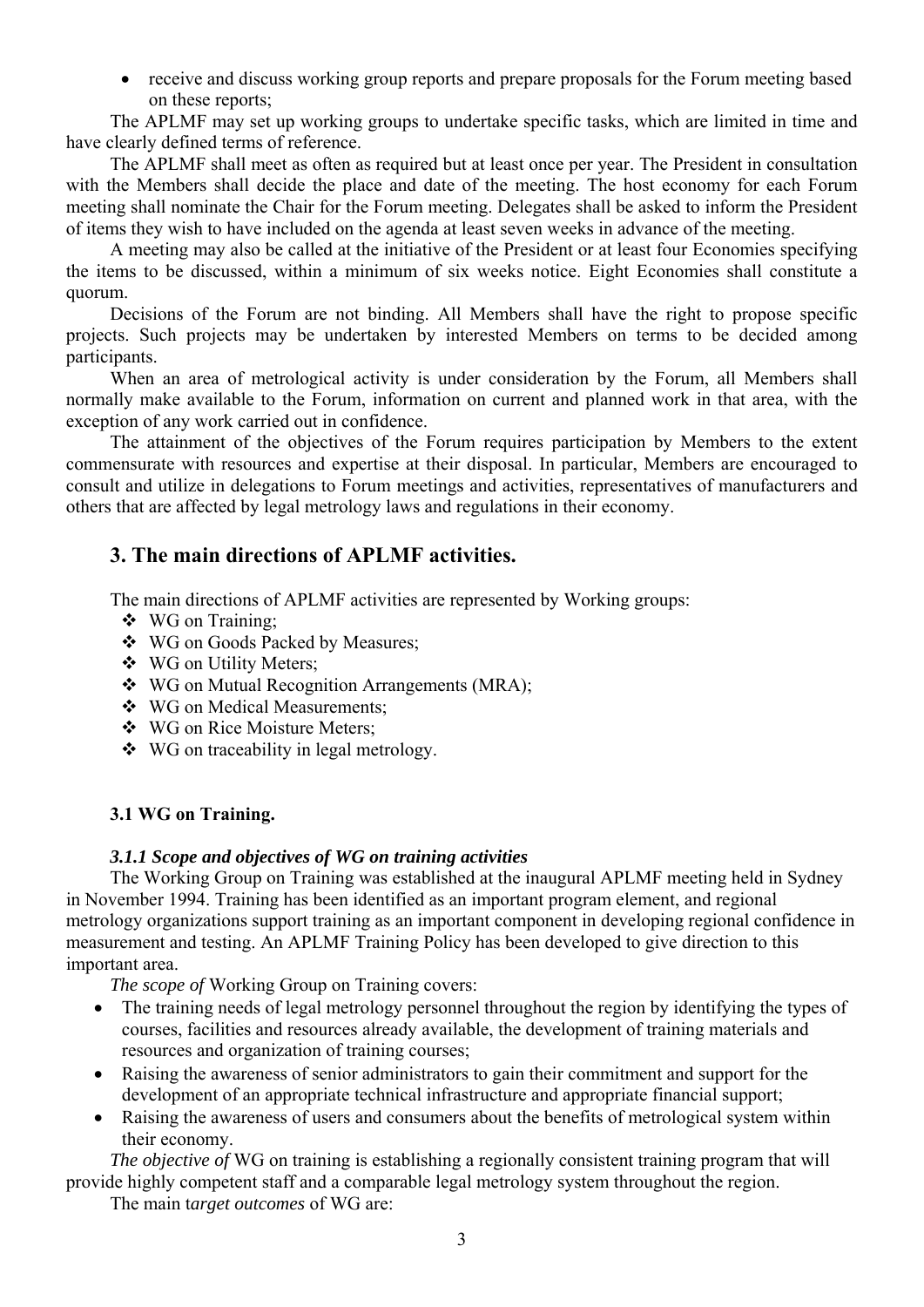- To establish a training program that is consistent with the processes and principles established in the APLMF Training Policy;
- A survey and analysis report of the training requirements and availability in member economies of the Asia-Pacific region;
- Development of regional training programs and staff exchange among member economies.

# *3.1.2 The main results of WG on training activities in 2003-2004.*

- 1. A train the trainer course on Verification and In-service Inspection of Fuel Dispensers was held from 4 to 9 August 2003 at the Hotel Hanoi, Vietnam. The main objective of this course was to train highly competent national authority personnel and trade measurement inspectors so they have similar understanding and skills for the verification and in-service inspection of fuel dispensers that are aligned with OIML R 117 Measuring Systems for Liquids other than Water.
- 2. Carried out survey on consolidate training on NAWIs within each economy (reports progress by June 30, 2003 and by June 30, 2004), reports on further conduction workshops on rice moisture and develop training for Utility Meters .
- 3. Conducted Symposium on Traceability October 30/31, 2003.
- 4. Training on Developing Legislation for the Implementation of OIML Recommendation R87 was held in Malaysia on July 28, 29 and 30th.
- 5. Seminar on Sphygmomanometers was held in Chinese Taipei on August 30 to Sept 5.
- 6. Verification of Non-automatic weighing instruments was held in November 8 to 13 in Shanghai.

## **3.2 WG on goods packed by measures**

### *3.2.1 Scope and objectives of WG on goods packed by measures activities*

The Working Group on Goods packed by Measure, was established at the inaugural APLMF meeting held in Sydney in November 1994. It is recognized that there has been a great expansion in the quantity of goods that are packaged and measured before sale. The basic trade measurement principle is that these goods should meet similar requirements to goods measured at the time of sale, such as no short measure, identification of the packer on the packet, standard sizes, permitted deficiencies, drained weight and deceptive packaging, all of which may constitute technical barriers to trade.

*The scope* of Working Group on Requirements for Prepacked Articles covers the legislative and administrative requirements for prepacked articles, including short measure, identification of the packer on the packet, standard sizes, permitted deficiencies, drained weight and deceptive packaging.

*The objective* of WG is to harmonize the requirements for prepacked articles in the Asia-Pacific economies with a view to removing technical barriers to trade.

*Target outcomes* of WG activities are

- A survey and analysis report of the requirements and legislations for goods packed by measure in the Asia-Pacific economies and other economic areas;
- Uniform and internationally harmonized legislation and administration requirements for goods packed by measure in the Asia-Pacific economies.

### *3.2.2 The main results of WG on goods packed by measures activities in 2003-2004*

During the year the working group:

- continued to compile a list of contacts in each economy for goods packed by measure
- contacted WELMEC and SADCMEL on issues relating to standard sizes for pre-packages
- conducted a survey of members on their current legislation for goods packed by measure
- discussed with the chair of the APLMG WG on Training a strategy on how to develop legislative capability for the introduction of R87, and for training on its implication.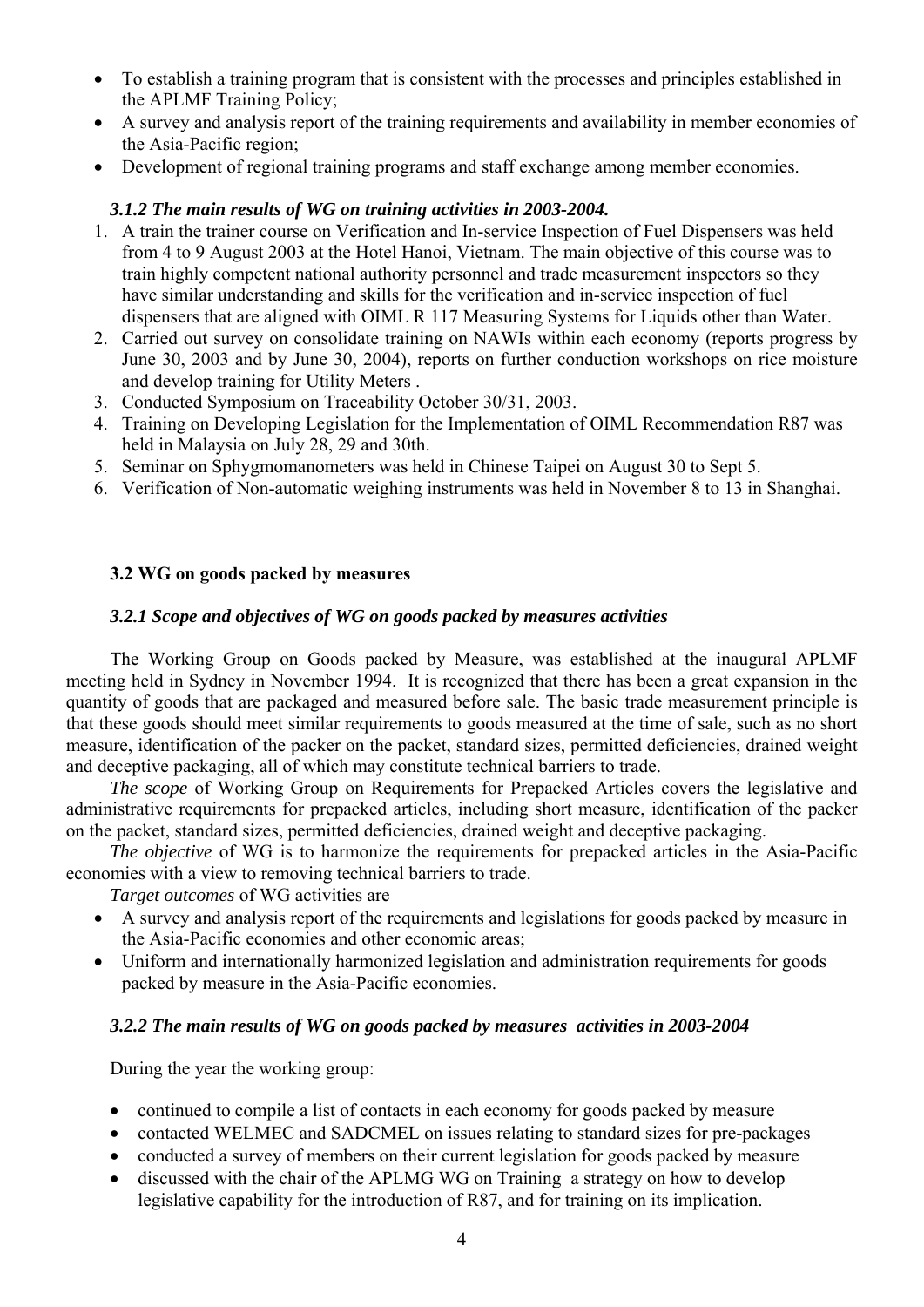- Discuss with WELMEC and SADCMEL strategic issues relating to standard sizes and report to APLMF
- APLMF training on developing legislation for the implementation of OIML Recommendation R87, Quantity of product in pre-packages, was held on the 28-30 July 2004, Malaysia. Thirty delegates from 12 economies attended the training.
- Discuss the OIML issues relating to the development of model legislation for the implementation of R87.

# **3.3 WG on Utility Meters**

### *3.3.1 Scope and objectives of WG on Utility Meters activities*

The Working Group on Utility Meters was established at the second Asia-Pacific Legal Metrology Forum meeting held in Beijing on 22 October 1995. Utility meters comprise a range of measuring instruments that are used for trade and these include water meters, gas meters, electricity meters, taximeters, telephone meters and parking meters. There is a need to ensure that the pattern approval requirements for these instruments are harmonized, as there is significant international trade in these meters. The Working Group aims to identify the usage of, and requirements for, utility meters in Asia-Pacific economies with the view of harmonization and uniformity of utility meters requirements in the region.

*The scope* of Working Group on Utility Meters covers utility meters including water meters, gas meters, electricity meters, taximeters, telephone meters and heat meters.

*The objective of WG* is to ensure that requirements for utility meters, namely water meters, gas meters, electricity meters, taximeters, telephone meters and parking meters, are harmonized within the Asia-Pacific region.

*Target outcomes of WG*:

- A survey and analysis on the extent of metrological control of utility meters in Asia-Pacific economies;
- Support the development and adoption of international, uniform and harmonized metrological control requirements for utility meters in the APEC economies;
- Adoption of international recommendations and standards for pattern approval, verification and reverification of utility meters.

#### *3.3.2 The main results of WG on Utility Meters activities in 2003-2004*

The 2002 Utility Meters Survey was posted on the APLMF internet site. The site provides summary tables and detailed survey responses. The summary tables indicates for each meter type (e.g. electricity, natural gas, water, etc.), what are the requirements and regulatory programs of the APLMF economies. The detailed section provides the complete survey responses from each country for people who would need further details.

There has been extensive OIML work related to utility meters and APLMF countries have played an active role on the work of these OIML technical committees.

Work has started regarding the planning and preparation of the Electricity Meters Workshop which is scheduled to be held in Vietnam in February or March 2005.

### **3.4 WG on Mutual Recognition Arrangements (MRA)**

#### *3.4.1 Scope and objectives of WG on MRA activities*

The harmonization of legislative and technical metrological requirements leading to the removal of technical barriers to trade is a major focus of the Asia-Pacific Legal Metrology Forum.

The scope of Working Group will identify the requirements for mutual recognition arrangements between legal metrology authorities in the region and other regional legal metrology bodies.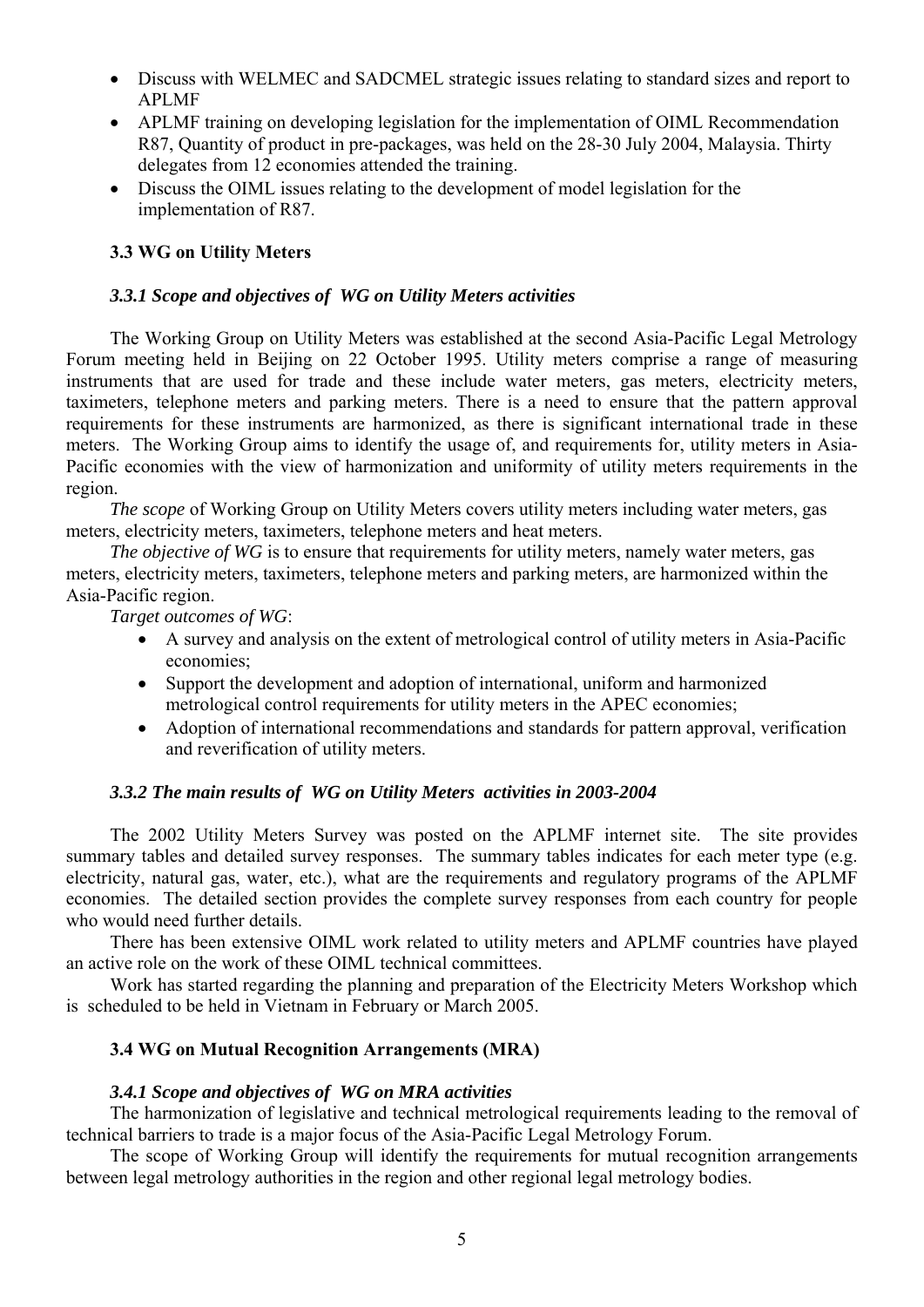The objective of WG is to support free trade in measuring instruments and the removal of technical barriers to trade through mutual recognition arrangements on measurement and testing in legal metrology.

Target outcome of WG is to develop the elements of a mutual recognition agreement on acceptance of pattern approval test reports and certificates and other legal measurements.

### *3.4.2 The main results of WG on MRA activities in 2003-2004*

Concerning the four items of the 2002-2003 Work Program for the Working Group on Mutual Recognition Arrangements, the following progress can be reported:

- 1) Motivated in part by the discussions at the APLMF WG on MRAs meeting last year in Vietnam concerning expanding the scope of the MAA program to involve as many economies as possible, the Secretariat added language to the Scope of the first Draft Document MAA as follows: "Issuing Authorities and/or national responsible bodies of OIML Corresponding Members may voluntarily take part in a "declaration of mutual confidence" as Associates by indicating in writing their willingness to accept and utilize test reports. Associates do not participate in the committees on participation review." This should add eight or nine more economies from the APLMF membership to be eligible to participate in the MAA.
- 2) The Chairman of the APLMF WG on MRAs, along with other members of the APLMF, has supported and been fully involved in the work of OIML TC3/SC5 (Conformity Assessment) in further developing the MAA;
- 3) Three members of the APLMF (Australia, Japan, US) took part in a meeting of OIML TC3 (Metrological Control) held June 4-6, 2003, in Paris, to discuss the draft of OIML D1 ("Elements for a Law on Metrology") D1 ("Elements for a Law on Metrology").

## **3.5 WG on medical measurements**

### *3.5.1 Scope and objectives of WG on medical measurements activities*

The Survey of Technical Infrastructure Needs of Legal Metrology in Developing Economies conducted by Dr Knut Birkeland in February-March 1996 has identified a number of priority needs to be implemented in the region. Among the many project proposals is one from Chinese Taipei on *Pattern Approval and Verification of Non-invasive electronic Sphygmomanometers.*

At the third Forum meeting in Vancouver, Forum members endorsed the setting up of a Working Group on Medical Measurements (proposed by Chinese Taipei) and to initiate work on sphygmomanometers.

The *scope* of Working Group covers the harmonization, pattern approval and verification of electronic sphygmomanometers.

The *objectiv*e of WG is to ensure the accuracy and reliability of medical measuring instruments in human medication and to promote harmonization and pattern approval in the region.

The *target outcomes* of WG is the development of pattern approval and verification of medical measuring instruments, and as one of the priority projects, the development and pattern approval of sphygmomanometers in the region, to ensure confidence in the accuracy of medical measurements.

### *3.5.2 The main results of WG on medical measurements activities in 2003-2004*

1. In 2003, the working group conducted a survey on non-invasive automated sphygmomanometers. A total of twelve responses were received, namely from Australia, Hong Kong, Japan, Korea, Malaysia, Mexico, New Zealand, Peru, Russia, Singapore, U.S.A, and Chinese Taipei. The conclusion of the survey including:

- Most member economies plan to harmonize their legislation or regulation with OIML R 16-2.
- Training courses or seminars are required and most of member economies are willing to send trainees to attend.
- Eight member economies recommended that this Working Group should work on Clinical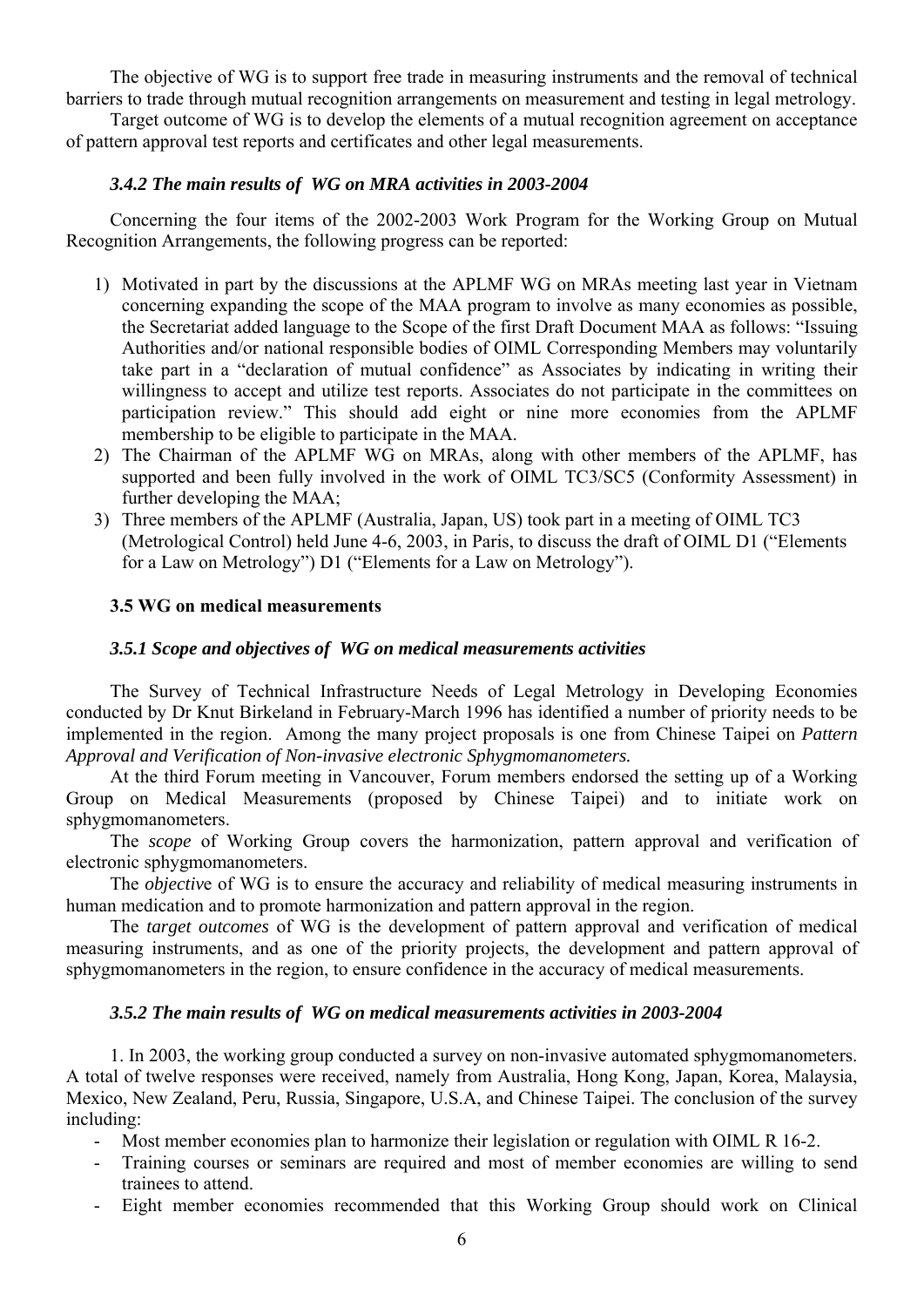Thermometer/Ear Thermometers.

2. In 2004, Working Group conducted a survey on clinical electrical thermometers. In this survey

was:

- Conducted a comparison of the international regulations and standards for clinical electrical thermometers
- Conducted a survey, based on the result of comparison, of APLMF member economies on their current regulations or standards for clinical electrical thermometers
- Analyze and present the survey results in the following APLMF meeting.

3. Conducted Seminar on Automated Sphygmomanometers, 30 august-3 September, 2004. This seminar was supported by APEC. On the seminar attended 22 trainees. Lecturers were from AAMI, PTB, OIML (ТC 18).

# **3.6 WG on rice moisture measurements**

# *3.6.1 Scope and objectives of WG on rice moisture measurements activities*

The Survey of Technical Infrastructure Needs of Legal Metrology in Developing Economies conducted by Dr Knut Birkeland in February-March 1996 has identified a number of priority needs to be implemented in the region. Among the many project proposals is one proposed by Thailand on a research and development project to develop A working measurement standard for the verification of field humidity meters for grain and rice.

At the third Forum meeting in Vancouver, Forum members endorsed the setting up of a Working Group on Rice Moisture Meters.

The *scope* of Working Group covers studying the requirements for type approval and verification for rice moisture meters.

The *objective* of WG is to ensure the accuracy of measurement of rice moisture.

The target outcomes of WG:

- A survey on the types, usage and field development of rice moisture meters;

- Type approval and verification of rice moisture meters to ensure accuracy in field determinations.

# *3.6.2 The main results of WG on rice moisture measurements activities in 2003-2004*

1. Conducted training on calibration of rice moisture meters at Thailand, in August 2003.

2. Developed traceability system for the users of the moisture meters in Asian countries

3. Contribution to the activities of OIML TC (participating in the work of TC17/SC1) on revision of OIML recommendation R59 "Moisture Meters for Cereal Grain and Oilseeds" and TC17/SC8 "Protein Measuring Instruments for Cereal Grain"

4. Conducting Training on traceability of rice moisture meters (Vietnam, Aug 30 – Sep 10, 2004 and Thailand, Nov  $11 - 29$ , 2004).

# **3.7 WG on traceability in legal metrology.**

This WG was established at 11 meeting of APLMF. There was suggested working plan and 2004/2005 working plan.

*Working plan:* 

- 1. To clarify demands from legal metrology to scientific metrology. What kinds of 'Traceability' are sought for Legal Metrology?
- 2. To make surveys technological problems in each metrological fields.
- 3. To distribute information among member economies concerning actual models of how to achieve Traceability for certain case of measurements.

*2004/2005 Working plan:* 

- 1. To make a survey among the APLMF member economies concerning actual 'traceability' situation in each legal metrology fields.
- 2. To make a report of the survey results, and deliver to the member economies.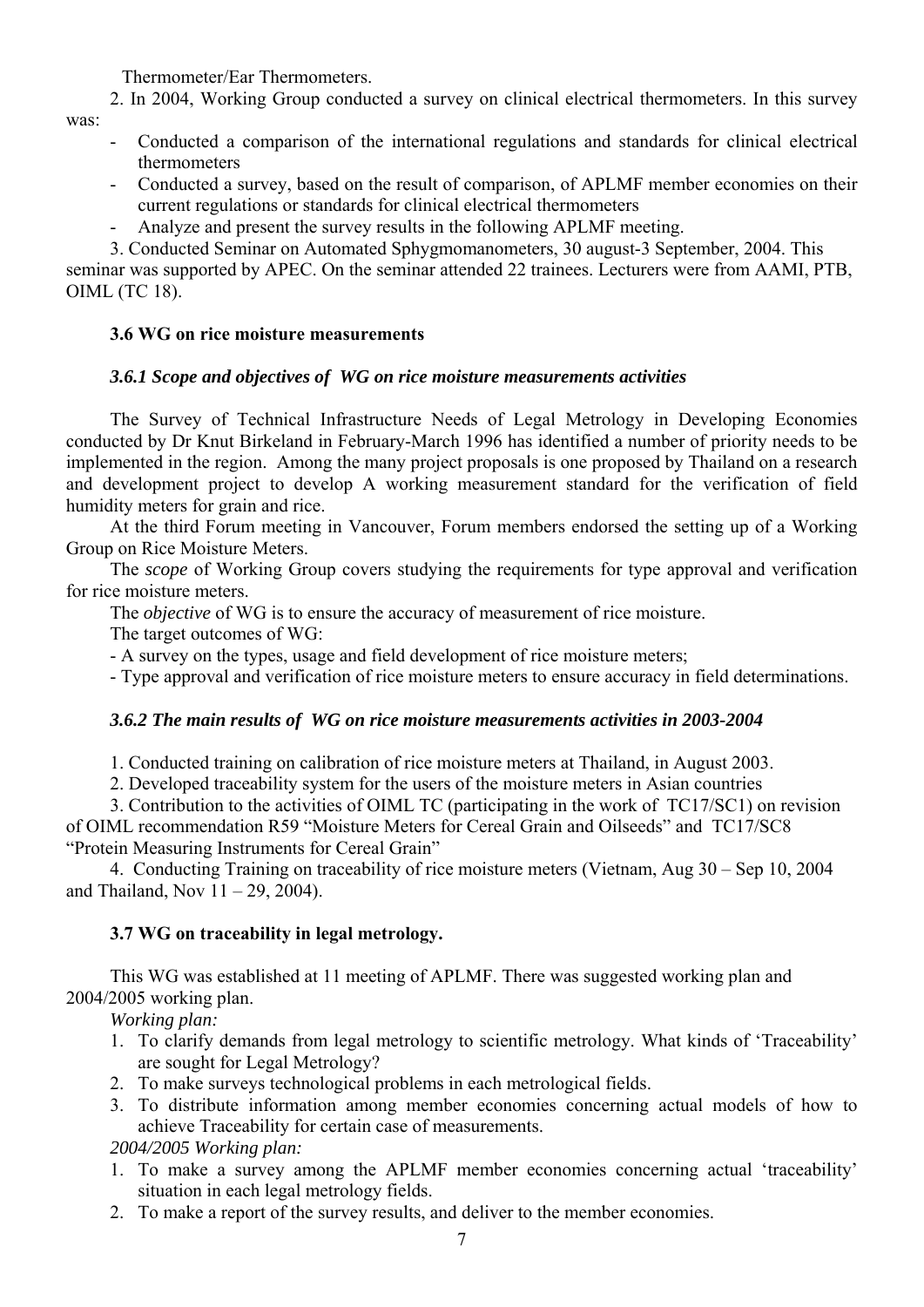# **4. Resume and proposals by analysis results**

#### **4.1 Features of APLMF activities organization**

In APLMF – as a specialized RMO in the field of legal metrology the structures bodies are Working groups on directions or tasks of cooperation, at that these directions and tasks have more concrete character, then in COOMET and reflect interest of member economies and specificity of their interests.

Each WG in APLMF works on basis of approved document (like Regulations), reflecting scope of activities, tasks and target outcomes as well as on basis of it's Working plan.

The main feature of APLMF cooperation is the high attention which paid in this RMO to studying state and needs of member economies in legal metrology. To this task devoted individual projects and appropriate reports. Study results and analysis taken into account in working plans of WGs, execution state of which annually considered at WGs meeting as well as at Forum meetings in WGs reports (See Annex to report).

#### **4.2. Proposals on development of COOMET TC2 activities**

4.2.1 It's proposed, that each SC/TC 2 COOMET was more independent working body of TC 2, namely that it has their own composition of specialists, their own working plan, at necessity hold meetings and periodically reported on TC 2 meeting. At once with the annual report would present Working plan for the next year.

At the same time it is necessary, that as a component part of SC were:

- Works on analysis of member economies needs on task or direction of SC;
- Analysis of need in study and training of specialists on SC tasks with aim of independent holding of courses and measures on training such specialists or for passing request to TC4.

4.2.2 It's proposed to consider on TC 2 meeting the issue about expansion of it's scope of activities for the number of actual problems, define form and structure of works organization on these problems, including establishing appropriate WG.

Among such problems, based on experience of APLMF cooperation, should be noted:

- Issues with MID implementation;
- problems of traceability in legal metrology;
- goods packed by measures;

*.* 

medical measurements and others.

\* \*

\*